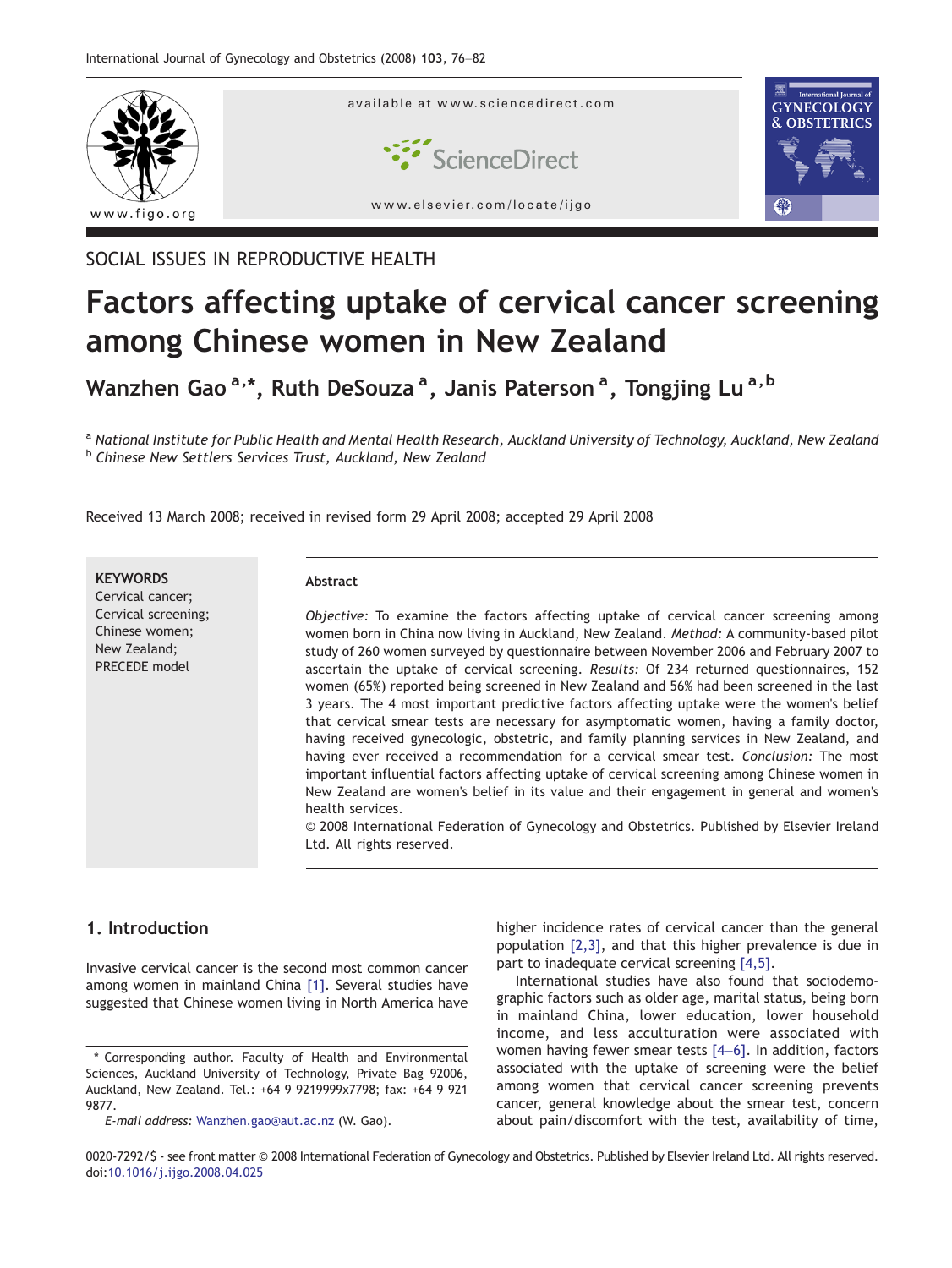culturally sensitive health care services, recommendation for screening from a physician, and having previously obtained family planning and obstetric services [\[5,7\]](#page-5-0).

In New Zealand the National Cervical Screening Program (NCSP) reported that the screening coverage rate was about 45% in Asian women, a low rate compared with the national level of 73% [\[8\]](#page-5-0). Despite this low coverage and the growing Asian population, which currently accounts for 9.2% of the total population in New Zealand [\[9\],](#page-5-0) there are no published statistics on cervical cancer in Asian women.

In response to the lack of research into screening uptake and the reasons behind the low rate of uptake in Asian women in New Zealand, we conducted a pilot study focusing on female immigrants from mainland China living in the Auckland region. The aim was to investigate the cervical screening practices of these women, their knowledge of cervical screening and risk factors for cervical cancer, and the factors affecting screening uptake that could be used to develop intervention strategies for Chinese women. We decided to study Chinese women living in the Auckland region because two-thirds of Asian people are located in the Auckland area, and 45% are Chinese [\[10\]](#page-5-0). We have previously reported the demographic predictors of cervical screening uptake in this population [\[11\]](#page-5-0).

#### 2. Materials and methods

This was a community-based pilot survey conducted by questionnaire and focus group interview between November 2006 and February 2007. We partnered with the Chinese New Settlers Services Trust (CNSST), a local nongovernmental organization, to recruit participants through their database. The researchers also used personal networks and their affiliations with ethnic community organizations. To promote the survey and enhance recruitment, information about the study was publicized via posters in Chinese distributed in community settings and in Chinese newspapers. The study was approved by the ethics committee of Auckland University of Technology.

Women were eligible to participate in the study if they had been born in mainland China, currently resided in Auckland, and were aged between 20 and 69 years. Questionnaires were sent to 260 eligible women and 234 were returned. Of these 234, 190 were recruited through CNSST, 33 through personal networks, and 11 through an advertisement.

The PRECEDE model [\[12\]](#page-5-0) was used to develop the survey questionnaire and for analysis. According to PRECEDE, factors affecting behavior can be broadly grouped into enabling, predisposing, and reinforcing factors. Enabling factors are those skills and resources that positively or negatively facilitate change, for example, knowledge about cervical cancer risk factors. Predisposing factors include an individual's attitudes, beliefs, perceptions, and values. Reinforcing factors include social support of behavior by influential sources. This model has been successfully used in studies of immigrant women's uptake of breast and cervical cancer screening [4–[7,13,14\].](#page-5-0)

Sociodemographic data were collected regarding the women's age, marital status, education level, employment, income, housing status (owned, rented), duration of residence in New Zealand, and fluency in speaking English. To assess uptake of cervical screening, participants were asked whether they had ever been screened with a cervical smear test in New Zealand and, if so, whether they had been screened recently (within the last 3 years).

Enabling factors that were assessed included past medical history, as well as difficulties accessing health care. Participants were asked whether their access to health care was limited by concerns about cost, problems finding a medical interpreter, problems getting routine medical appointments, and transportation difficulties. The women's knowledge of cervical cancer and cervical smear tests was also questioned. Traditional (versus biomedical) orientations toward health and disease, as well as beliefs about smear tests were considered important predisposing factors for the uptake of screening. Reinforcing factors included 3 questions developed from other studies[\[5,7\]](#page-5-0). In addition, another 3 questions were developed about the role of the media and social marketing used by the NCSP. The survey questions were developed in English, translated into Chinese, piloted, and revised and reconciled by 2 translators.

Descriptive analysis was conducted to summarize the characteristics of the sample. Primary analyses included comparisons of the proportion of women who had been screened with a cervical smear test with all possible factors that may affect uptake. A secondary analysis compared the proportion of women screened recently. The  $\chi^2$  test and, where appropriate, Fisher exact test were used to assess statistical significance in bivariate comparisons. Separate multivariate logistic regression analyses were performed to summarize the independent effects within each group of factors. Backward elimination procedures were then used to select the most important risk and protective factors from the independent sociodemographic factors identified in the previous report [\[11\]](#page-5-0) and those identified through the above process.

The adjusted odds ratios and 95% confidence intervals were reported for the effects. A significance level of 0.05 was used for all calculations.

## 3. Results

Of the 234 respondents, 80.3% were married, 80.7% had tertiary or postgraduate education, 47% were employed, 62.4% could converse in English, and 38% had religious beliefs. The mean age of the participants was  $41 \pm 10.6$  years (range, 20–69 years), and the mean duration of time living in New Zealand was  $6 \pm 3.8$  years.

A total of 152 women (65.0%; 95% CI, 58.5–71.1) reported having been screened in New Zealand and 56.0% (95% CI, 49.4–62.4) reported that they had been screened within the last 3 years.

The number of women who had been screened in New Zealand, the number who had been screened recently, and the comparisons with the possible factors (enabling, predisposing, reinforcing) affecting uptake of screening are presented in [Table 1](#page-2-0). The factors that were significantly associated with having been screened in New Zealand were: (1) the thought that cervical smear tests are necessary for asymptomatic women; (2) the thought that cervical smear tests are necessary for postmenopausal women; (3) concern about pain or discomfort; (4) having a family doctor; (5) having received gynecologic, obstetric, and family planning services in New Zealand; (6) having health insurance; (7) having transportation difficulties with medical appointments; (8) having ever received a recommendation for a cervical smear test from doctors, nurses, family members, or friends; and (9) having received or seen pamphlet information about the cervical screening program in English or in Chinese. All of the above factors, except the belief that cervical smear tests are necessary for postmenopausal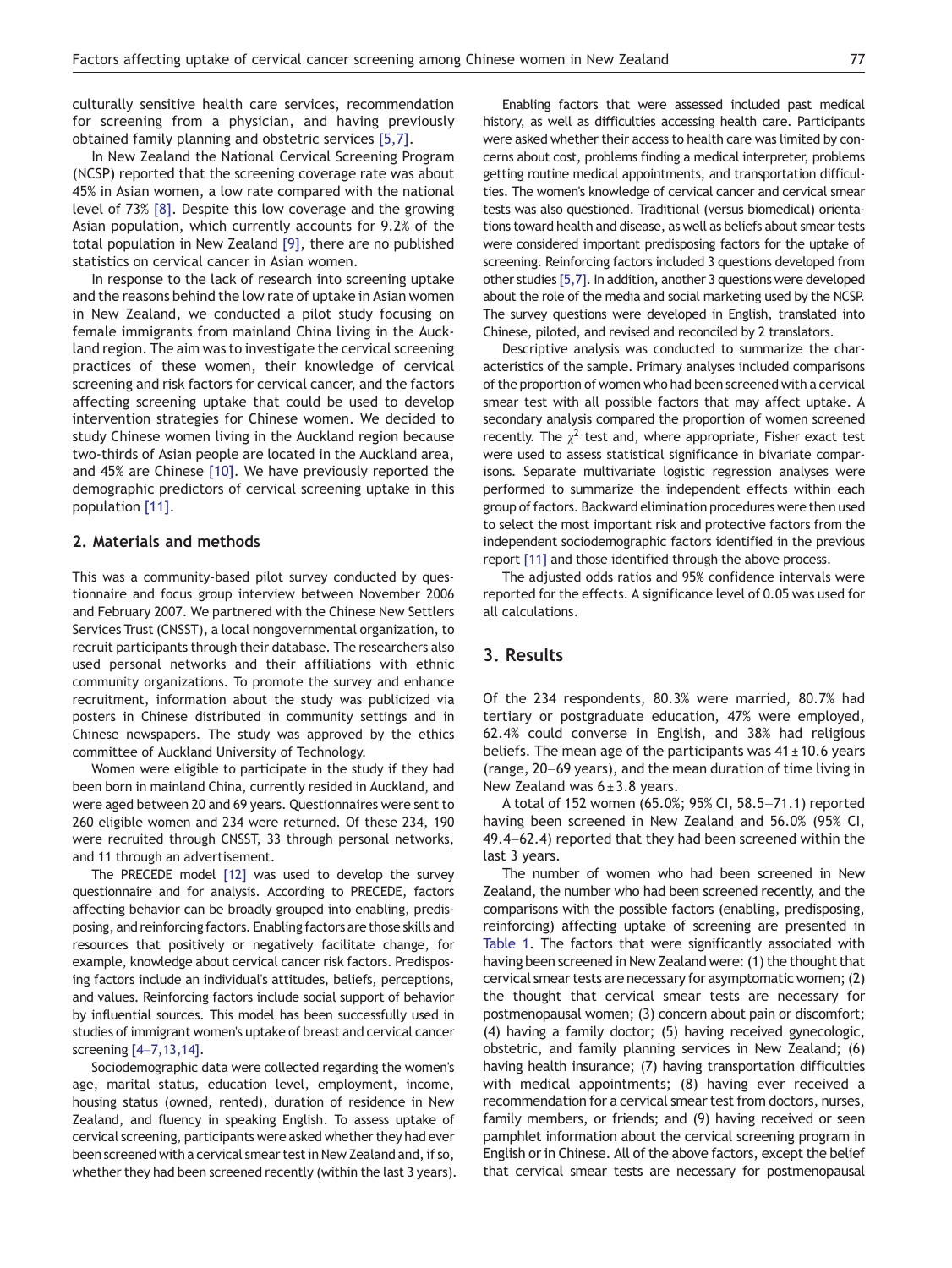| Factor                                                    | Category   | Total |      | Ever screened |          | Recently screened |          |
|-----------------------------------------------------------|------------|-------|------|---------------|----------|-------------------|----------|
|                                                           |            | No.   | %    | $\%$          | P value  | $\%$              | P value  |
| Predisposing factors                                      |            |       |      |               |          |                   |          |
| Believed getting cancer                                   | No         | 158   | 70.2 | 63.9          | 0.999    | 55.1              | 0.628    |
| is a matter of fate                                       | Yes        | 28    | 12.4 | 64.3          |          | 50.0              |          |
|                                                           | Don't know | 39    | 17.3 | 64.1          |          | 61.5              |          |
| Believed cancer can be                                    | No         | 131   | 58.0 | 63.4          | 0.291    | 55.7              | 0.331    |
| prevented by faith                                        | Yes        | 52    | 23.0 | 59.6          |          | 50.0              |          |
|                                                           | Don't know | 43    | 19.0 | 74.4          |          | 65.1              |          |
| Thought cancer can be                                     | No         | 84    | 37.0 | 64.3          | 0.992    | 57.1              | 0.971    |
| caused by an imbalance                                    | Yes        | 51    | 22.5 | 64.7          |          | 56.9              |          |
| of yin and yang                                           | Don't know | 92    | 40.5 | 65.2          |          | 55.4              |          |
| Thought cancer can be                                     | No         | 95    | 42.2 | 64.2          | 0.212    | 55.8              | 0.399    |
| caused by poor qi and                                     | Yes        | 42    | 18.7 | 54.8          |          | 47.6              |          |
| blood circulation                                         | Don't know | 88    | 39.1 | 70.5          |          | 60.2              |          |
| Believed cervical smear                                   | No         | 46    | 20.4 | 63.0          | 0.284    | 54.3              | 0.742    |
| tests can help prevent                                    | Yes        | 161   | 71.2 | 65.8          |          | 56.5              |          |
| cancer                                                    | Don't know | 19    | 8.4  | 47.4          |          | 47.4              |          |
| Thought cervical smear                                    | No         | 11    | 5.0  | 27.3          | < 0.0001 | 18.2              | 0.001    |
| tests are necessary for                                   | Yes        | 185   | 84.5 | 69.7          |          | 61.1              |          |
| asymptomatic women                                        | Don't know | 23    | 10.5 | 39.1          |          | 30.4              |          |
| Thought cervical smear                                    | No         | 17    | 7.5  | 64.7          | 0.408    | 64.7              | 0.656    |
| tests are necessary for                                   | Yes        | 172   | 76.1 | 65.7          |          | 55.2              |          |
| sexually inactive women                                   | Don't know | 37    | 16.4 | 54.1          |          | 51.4              |          |
| Thought cervical smear                                    | No         | 5     | 2.2  | 20.0          | 0.043    | 20.0              | 0.187    |
| tests are necessary for                                   | Yes        | 194   | 86.6 | 66.5          |          | 57.2              |          |
| postmenopausal women                                      | Don't know | 25    | 11.2 | 52.0          |          | 48.0              |          |
| Concerned about                                           | No         | 130   | 58.8 | 70.8          | 0.053    | 60.0              | 0.239    |
| embarrassment                                             | Yes        | 68    | 30.8 | 54.4          |          | 51.5              |          |
|                                                           | Don't know | 23    | 10.4 | 56.5          |          | 43.5              |          |
| Concerned about                                           | No         | 130   | 58.6 | 73.8          | < 0.0001 | 62.3              | 0.004    |
| pain or discomfort                                        | Yes        | 71    | 32.0 | 56.3          |          | 53.5              |          |
|                                                           | Don't know | 21    | 9.5  | 33.3          |          | 23.8              |          |
| Concerned about cancer                                    | No         | 148   | 66.7 | 67.6          | 0.360    | 55.4              | 0.965    |
| being discovered                                          | Yes        | 54    | 24.3 | 59.3          |          | 57.4              |          |
|                                                           | Don't know | 20    | 9.0  | 55.0          |          | 55.0              |          |
| Believed cervical smear                                   | No         | 34    | 15.2 | 79.4          | 0.112    | 76.5              | 0.031    |
| test should be done by                                    | Yes        | 173   | 77.2 | 61.3          |          | 52.0              |          |
| gynecologists or specialists                              | Don't know | 17    | 7.6  | 70.6          |          | 58.8              |          |
| <b>Enabling factors</b>                                   |            |       |      |               |          |                   |          |
| General health                                            | Good       | 106   | 5.7  | 63.2          | 0.321    | 53.8              | 0.411    |
|                                                           | Fair       | 125   | 53.9 | 67.2          |          | 58.4              |          |
|                                                           | poor       | 1     | 0.4  | 0             |          | $\mathbf 0$       |          |
| Having a doctor                                           | No         | 33    | 14.3 | 24.2          | < 0.0001 | 18.2              | < 0.0001 |
|                                                           | Yes        | 198   | 85.7 | 71.7          |          | 62.1              |          |
| Having received gynecologic,                              | No         | 97    | 42.2 | 30.9          | < 0.0001 | 29.9              | < 0.0001 |
| obstetric, and family planning<br>services in New Zealand | Yes        | 133   | 57.8 | 89.5          |          | 75.2              |          |
| Health insurance                                          | No         | 143   | 61.6 | 58.0          | 0.008    | 49.7              | 0.021    |
|                                                           | Yes        | 89    | 38.4 | 75.3          |          | 65.2              |          |
| Concern about the cost                                    | No         | 67    | 30.0 | 59.7          | 0.419    | 52.2              | 0.566    |
| of seeing a doctor                                        | Yes        | 156   | 70.0 | 65.4          |          | 56.4              |          |
| Require interpreter services                              | No         | 126   | 56.0 | 69.8          | 0.079    | 61.1              | 0.111    |
| to access a health service                                | Yes        | 99    | 44.0 | 58.6          |          | 50.5              |          |
| Having problems getting                                   | No         | 194   | 85.8 | 68.0          | 0.099    | 57.7              | 0.414    |
| routine medical                                           | Yes        | 32    | 14.2 | 53.1          |          | 50.0              |          |
| appointments                                              |            |       |      |               |          |                   |          |

<span id="page-2-0"></span>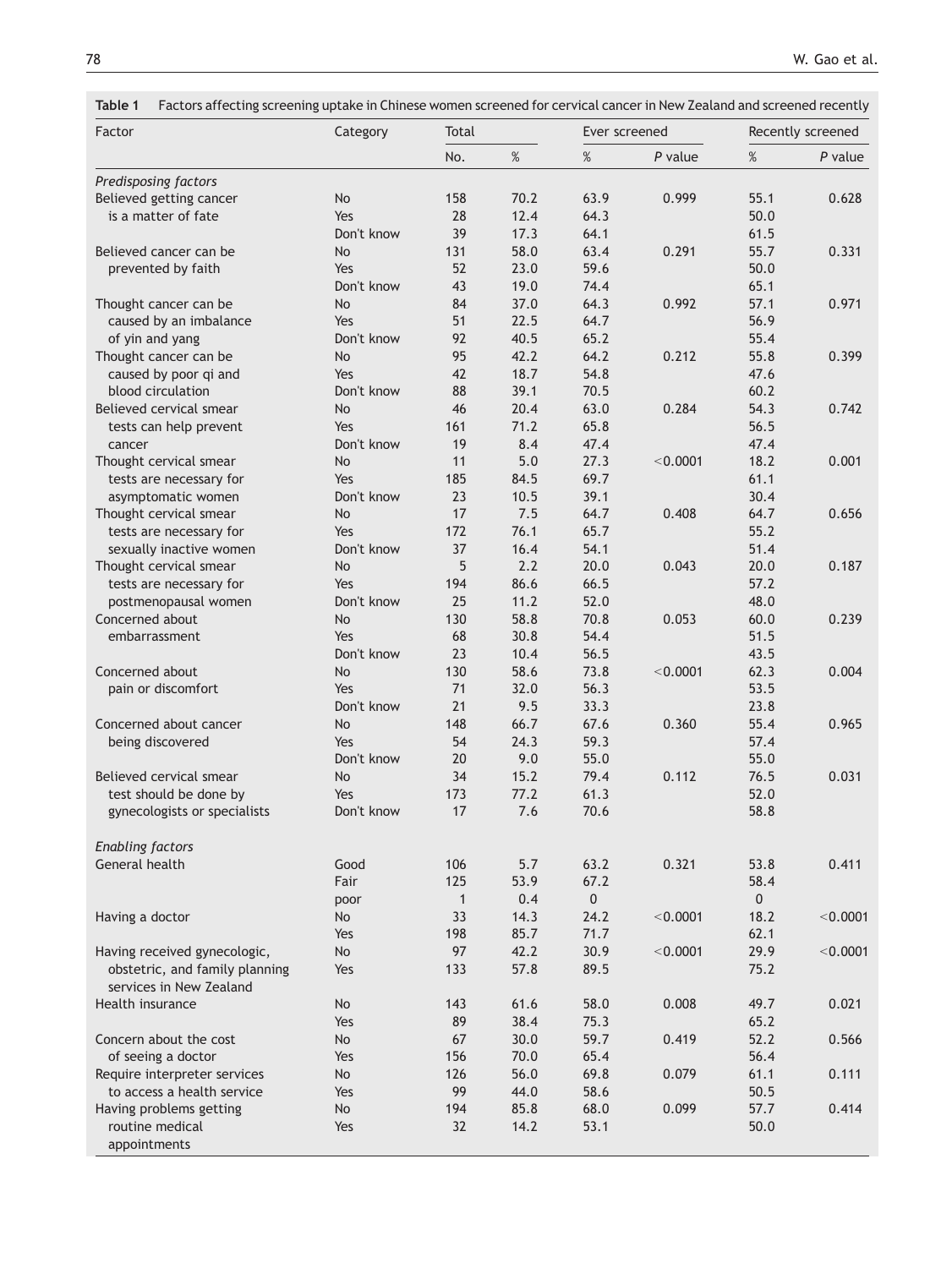| Factor                                                                           | Category       | Total |      | Ever screened |          | Recently screened |           |
|----------------------------------------------------------------------------------|----------------|-------|------|---------------|----------|-------------------|-----------|
|                                                                                  |                | No.   | %    | %             | P value  | %                 | $P$ value |
| Enabling factors                                                                 |                |       |      |               |          |                   |           |
| Transportation difficulties                                                      | N <sub>o</sub> | 188   | 83.2 | 70.2          | 0.001    | 60.1              | 0.019     |
| with medical appointments                                                        | Yes            | 38    | 16.8 | 42.1          |          | 39.5              |           |
| Reinforcing factors                                                              |                |       |      |               |          |                   |           |
| Received a recommendation                                                        | <b>No</b>      | 105   | 46.5 | 39            | < 0.0001 | 32.4              | < 0.0001  |
| for a cervical smear test from<br>doctors, nurses, family<br>members, or friends | Yes            | 121   | 53.5 | 86.8          |          | 76.0              |           |
| Received or seen pamphlet                                                        | <b>No</b>      | 147   | 63.6 | 51            | < 0.0001 | 43.5              | < 0.0001  |
| about cervical screening<br>program in English                                   | Yes            | 84    | 36.4 | 88.1          |          | 76.2              |           |
| Received or seen pamphlet                                                        | <b>No</b>      | 177   | 77.3 | 59.3          | 0.001    | 49.7              | 0.001     |
| about cervical screening<br>program in Chinese                                   | Yes            | 52    | 22.7 | 84.6          |          | 76.9              |           |
| Heard via media or read in                                                       | <b>No</b>      | 144   | 63.2 | 61.1          | 0.115    | 52.1              | 0.150     |
| newspapers or the internet<br>about the cervical<br>screening program            | Yes            | 84    | 36.8 | 71.4          |          | 61.9              |           |

women, were also associated with having been screened recently. In addition, the belief that cervical smear testing should be done by gynecologists or specialists was significantly associated with having been screened recently.

The separate multivariate logistic regression analyses for the groups of variables listed in [Table 1](#page-2-0) and the overall model to incorporate the factors selected from each subgroup model are presented in [Table 2](#page-4-0). The most important predictive factors were: (1) the thought that cervical smear tests are necessary for asymptomatic women; (2) having a family doctor; (3) having received gynecologic, obstetric, and family planning services in New Zealand; and (4) having ever received a recommendation for a cervical smear test from doctors, nurses, family members, or friends. No sociodemographic factors were retained in the overall models.

After controlling for confounding factors, women who thought cervical smear tests were necessary for asymptomatic women were more than 10 times as likely to have been screened and screened recently compared with women who did not think smear tests were necessary for asymptomatic women. A four-fold odds of having been screened either ever or recently was found for women who had a family doctor. Adjusted odds ratios of 21.9 for women who had been screened and 6.0 for those screened recently were found for women who had received gynecologic, obstetric, and family planning services in New Zealand compared with women who had not received these services. The corresponding odds were 7.2 for women who had been screened and 4.7 for those screened recently for women who had received a recommendation for a smear test compared with those who had not.

### 4. Discussion

We have previously reported that age and duration of residence are the most important sociodemographic factors associated with both having been screened and screened recently for Chinese women living in New Zealand [\[11\]](#page-5-0). The present paper extends this work to examine the relevant enabling, predisposing, and reinforcing factors associated with uptake of cervical screening.

Our findings suggest that the most important influential factors are women's belief in the value of cervical screening, their engagement in general health services such as having a family doctor, and having received gynecologic, obstetric, or family planning services in New Zealand. In addition, receiving a recommendation for a cervical smear test, no matter whether it was from professionals, family members or friends, is an influential factor. Surprisingly, cultural beliefs about the causes of cancer such as fate, unbalanced yin and yang, poor qi or blood circulation did not have an influence on the uptake of cervical screening. These findings are in line with other studies on the Chinese emigrant population [\[5,7\]](#page-5-0). A strong association between physicians' recommendations and women's use of cancer screening tests has been documented in diverse populations [15–[17\],](#page-5-0) demonstrating the importance of primary care relationships and engagement.

Although age and years lived in New Zealand were found to be associated with cervical screening practice in the model that only considered sociodemographic factors [\[11\]](#page-5-0), the effects of these two factors diminished and were no longer statistically significant after introducing other important factors.

Our findings suggest that health promotion and education about the importance of routine smear tests are critical for Chinese women's participation in cervical cancer screening. Only when a woman understands the importance of screening does she take the initiative to enroll and participate in the program. When a woman has a health provider or is engaged with gynecologic, obstetric, and family planning services she has a better chance of taking part in public health prevention programs. Crucially, personal networks are vital for seeking and sharing information. Some researchers also argue that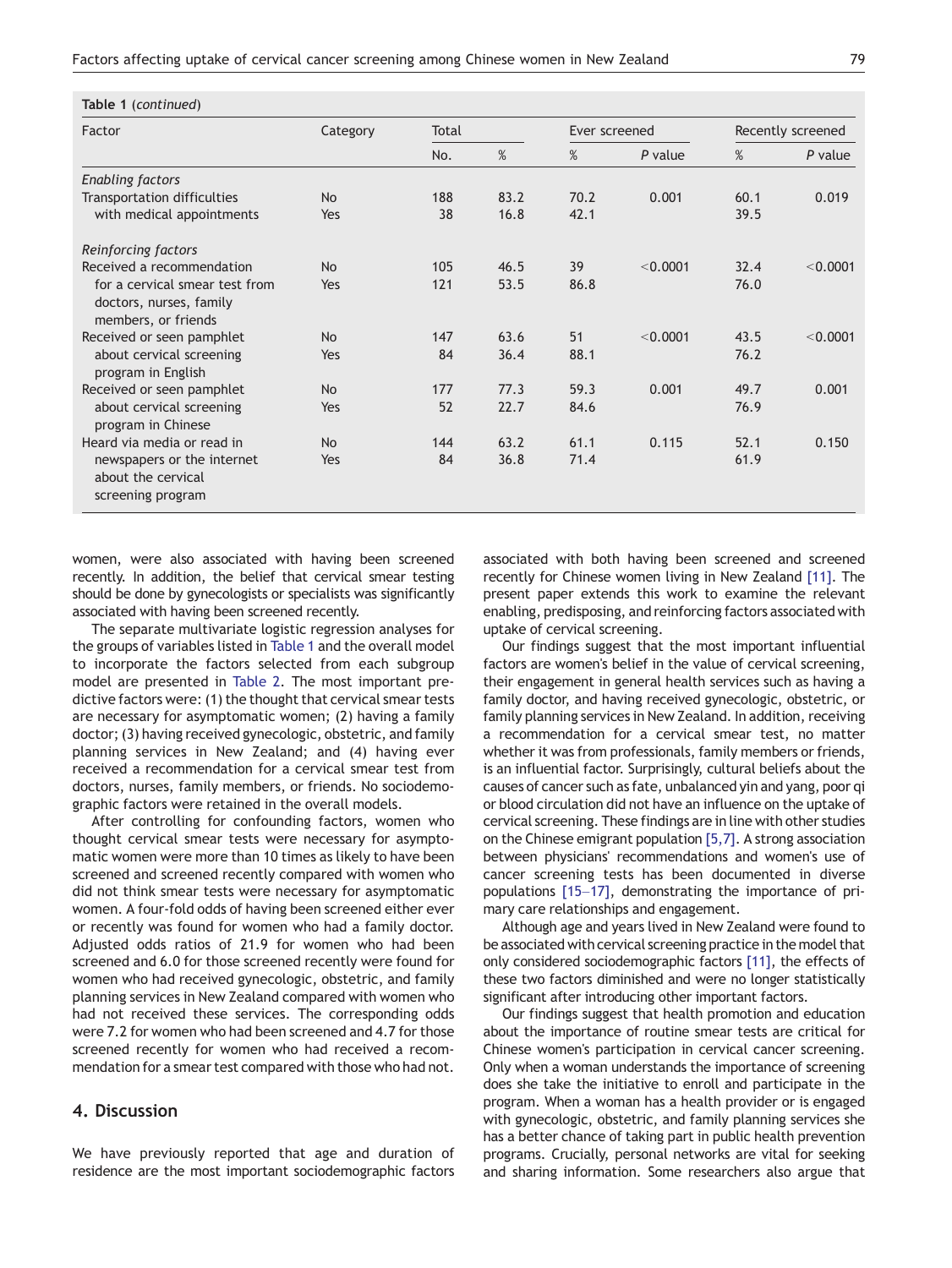<span id="page-4-0"></span>doctors and friends represent the two most significant sources of information on health for Chinese emigrant women [\[18\].](#page-5-0)

In North America, extensive and tailored educational programs and research to target underserved communities has a major role in reducing health inequalities across ethnic communities [19–[21\]](#page-6-0). A randomized controlled trial of interventions to promote cervical cancer screening among Chinese women in North America found that interventions such as culturally and linguistically appropriate outreach and direct mail can enhance cervical screening participation [\[20\].](#page-6-0)

One of the goals of the New Zealand Health Strategy is to monitor the health of all New Zealanders and monitor

| Table 2 Adjusted odds ratios of Chinese women screened for cervical cancer in New Zealand and those screened recently by the |
|------------------------------------------------------------------------------------------------------------------------------|
| four groups of factors affecting uptake                                                                                      |

| Factor                                                    | Category   | Total |        | Ever screened            |                       | Recently screened |                      |
|-----------------------------------------------------------|------------|-------|--------|--------------------------|-----------------------|-------------------|----------------------|
|                                                           |            | No.   | (%)    | <b>OR</b>                | (95% CI)              | <b>OR</b>         | (95% CI)             |
| Sociodemographic factors (model 1: n = 232)               |            |       |        |                          |                       |                   |                      |
| Age, y                                                    | $20 - 29$  | 24    | (10.3) | Ref                      |                       | Ref               |                      |
|                                                           | $30 - 49$  | 161   | (68.8) | 9.65                     | $(3.16 - 29.49)^{a}$  | 6.55              | $(2.28 - 18.83)^{a}$ |
|                                                           | $50+$      | 33    | (14.1) | 0.97                     | $(0.26 - 3.65)$       | 0.73              | $(0.19 - 2.80)$      |
|                                                           | Unknown    | 16    | (6.8)  | 8.95                     | $(1.59 - 50.47)^{b}$  | 5.83              | $(1.24 - 27.43)^c$   |
| Years lived in New Zealand                                | $0 - 4$    | 98    | (41.9) | Ref                      |                       | Ref               |                      |
|                                                           | $5 - 9$    | 75    | (32.1) | 4.15                     | $(1.95 - 8.85)^{a}$   | 2.10              | $(1.16 - 3.80)^{b}$  |
|                                                           | $10+$      | 53    | (22.6) | 7.28                     | $(2.6 - 20.10)^{a}$   |                   |                      |
|                                                           | Unknown    | 8     | (3.4)  | 1.78                     | $(0.25 - 12.43)$      | 1.08              | $(0.19 - 6.26)$      |
| Predisposing factors (model 2: $n = 208$ )                |            |       |        |                          |                       |                   |                      |
| Thought cervical smear tests                              | No         | 11    | (5.3)  | Ref                      |                       | Ref               |                      |
| are necessary for asymptomatic                            | Yes        | 176   | (84.6) | 6.03                     | $(1.54 - 23.59)^c$    | 9.75              | $(1.85 - 51.30)^c$   |
| women                                                     | Don't know | 21    | (10.1) | 1.33                     | $(0.27 - 6.65)$       | 2.13              | $(0.30 - 15.15)$     |
| Believed cervical smear test                              | No         | 31    | (14.9) | $\overline{\phantom{0}}$ |                       | Ref               |                      |
| should be done by gynecologists                           | Yes        | 161   | (77.4) | $\overline{\phantom{0}}$ |                       | 0.30              | $(0.11 - 0.79)^{b}$  |
| or specialists                                            | Don't know | 16    | (7.7)  |                          |                       | 0.50              | $(0.12 - 2.08)$      |
| Enabling factors (model $3: n = 201$ )                    |            |       |        |                          |                       |                   |                      |
| Have a doctor                                             | No         | 28    | (13.9) | Ref                      |                       | Ref               |                      |
|                                                           | Yes        | 173   | (86.1) | 4.89                     | $(1.57 - 15.21)^c$    | 4.88              | $(1.61 - 14.74)^c$   |
| Have received gynecologic,                                | No         | 83    | (41.3) | Ref                      |                       | Ref               |                      |
| obstetric, and family planning<br>services in New Zealand | Yes        | 118   | (58.7) | 22.27                    | $(9.75 - 50.86)^{a}$  | 7.89              | $(4.01 - 15.50)^{a}$ |
| Health insurance                                          | No         | 118   | (58.7) | Ref                      |                       | Ref               |                      |
|                                                           | Yes        | 83    | (41.3) | 2.88                     | $(1.25 - 6.64)^{b}$   | 2.06              | $(1.03 - 4.11)^{b}$  |
| Reinforcing factors (model 4: n=216)                      |            |       |        |                          |                       |                   |                      |
| Received a recommendation                                 | No         | 101   | (46.8) | Ref                      |                       | Ref               |                      |
| for a cervical smear test                                 | Yes        | 115   | (53.2) | 7.64                     | $(3.78 - 15.42)^{a}$  | 5.15              | $(2.76 - 9.60)^{a}$  |
| Received or seen pamphlet                                 | No         | 139   | (64.4) | Ref                      |                       | Ref               |                      |
| about cervical screening<br>program in English            | Yes        | 77    | (35.6) | 5.17                     | $(2.18 - 12.25)^{a}$  | 2.64              | $(1.34 - 5.23)^c$    |
| All factors (model 5: n = 202)                            |            |       |        |                          |                       |                   |                      |
| Thought cervical smear tests                              | No         | 11    | (5.4)  | Ref                      |                       | Ref               |                      |
| are necessary for                                         | Yes        | 169   | (83.7) | 23.29                    | $(3.37 - 160.91)^{a}$ | 11.68             | $(1.91 - 71.35)^c$   |
| asymptomatic women                                        | Don't know | 22    | (10.9) | 5.63                     | $(0.63 - 50.09)$      | 3.28              | $(0.39 - 27.36)$     |
| Having a doctor                                           | No         | 31    | (15.3) | Ref                      |                       | Ref               |                      |
|                                                           | Yes        | 171   | (84.7) | 3.95                     | $(1.13 - 13.81)^{b}$  | 3.73              | $(1.19 - 11.68)^{b}$ |
| Having received gynecologic,                              | No         | 83    | (41.1) | Ref                      |                       | Ref               |                      |
| obstetric and family planning<br>services in New Zealand  | Yes        | 119   | (58.9) | 21.94                    | $(8.57 - 56.15)^{a}$  | $6.0\,$           | $(2.84 - 12.70)^{a}$ |
| Received a recommendation for                             | No         | 97    | (48.0) | Ref                      |                       | Ref               |                      |
| a cervical smear test                                     | Yes        | 105   | (52.0) | 7.19                     | $(2.93 - 17.65)^{a}$  | 4.74              | $(2.28 - 9.85)^{a}$  |

 $P < 0.05$ .<br>b  $P < 0.01$ .

 $c$   $p<0.001$ .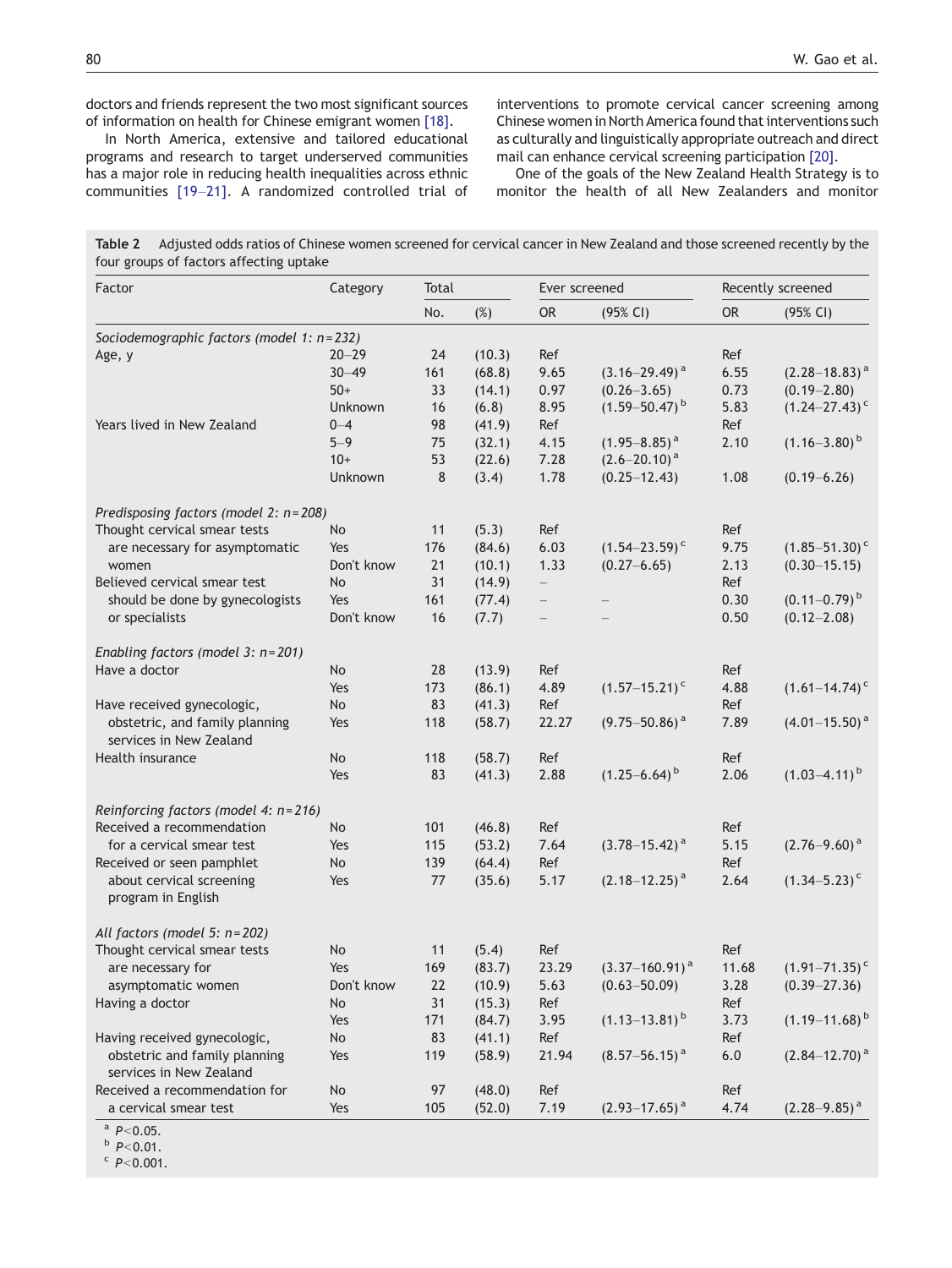<span id="page-5-0"></span>inequalities in health between ethnic groups [\[22\]](#page-6-0). Considerable progress has been made over the past decade toward monitoring the health of Maori, Pakeha, and Pacific ethnic groups, but little research has been conducted for Asian peoples [\[23\].](#page-6-0) The authors note that much can be learned from the findings of international studies, but more domestic public health research needs to be conducted among the growing Asian communities in New Zealand. The feasibility of undertaking community trials to examine the efficacy of different types of interventions needs to be explored. Significantly, in September 2007 a national social marketing campaign encouraging women to have regular cervical smears as part of the NCSP was launched in New Zealand. However, it omitted Asian women, even though Asian people make up 9.2% of the population [\[24\]](#page-6-0). It is hoped that the campaign will raise women's awareness of the program so that the rates of coverage can be increased toward the target of 75% among all population groups. To achieve this goal, a tailored, conceptually equivalent and culturally appropriate educational program that can be incorporated into the national screening program should be urgently developed for Asian women.

The present study is significant in that it contributes to our increased understanding of cervical screening practice among Chinese women living in New Zealand, the largest Asian subpopulation. The strengths of the study include the community-based sampling method that involved Chinese community service providers. However, several limitations should be acknowledged. Firstly, only women living in the Auckland area, where there is a high density of Chinese residents, were included. It is unknown to what extent our findings can be generalized to other geographic areas, where there are fewer Chinese residing. Secondly, the principal method of recruitment via CNSST networks could have caused a selection bias. It is possible that because our respondents were engaged with an ethnic community organization they had a different uptake of cervical screening compared with those not engaged with an ethnic community organization, or with those who were approached but refused to participate. Thirdly, there may have been measurement errors caused by using a selfreported assessment of screening. A previous study found that there was a concordance of 78% between the patients' reports and their medical records. Most discordance was from women who reported having had a test but had no record of testing [\[25\].](#page-6-0) The possible bias could partly explain the higher uptake rate in our sample compared with government statistics [8]. Finally, because this was a pilot study, our sample size was small, which limited the power to identify the independent effects of some important factors.

Despite these limitations, the present study has identified some important factors affecting access to cervical cancer screening for Chinese women living in the Auckland area. Our findings suggest that there is a need for culturally sensitive and linguistically appropriate educational material to increase the awareness and understanding of cervical cancer and the benefits of cervical screening, and to increase discussion about cervical screening in order to get support from families, friends, and communities to encourage women to have regular screening. A cross sectional approach across primary health care, sexual and reproductive health services, and community organizations to discuss the program with their clients and encourage them to enroll in the program would enhance the

uptake of cervical screening. Furthermore, collaboration between healthcare workers, academic researchers, and community service agencies could lead to the development of a robust and powerful health promotion program.

#### Acknowledgements

This study was supported by Auckland University of Technology internal contestable grant 06/183.

## References

- [1] Guo WD, Hsing AW, Li JY, Chen JS, Chow WH, Blot WJ. Correlation of cervical cancer mortality with reproductive and dietary factors, and serum markers in China. Int J Epidemiol 1994;23(6):1127–32.
- [2] Parkin DM, Muir CS, Whelan SL, Gao YT, Ferlay J, Powell J. Cancer Incidence in Five Continents. Lyon: International Agency Cancer Research; 1993.
- [3] Archibald CP, Coldman AJ, Wong FL, Band PR, Gallagher RP. The incidence of cervical cancer among Chinese and Caucasians in British Columbia. Can J Public Health 1993;84(4):283–5.
- [4] Hislop TG, Teh C, Lai A, Labo T, Taylor VM. Cervical cancer screening in BC Chinese women. BC Med J 2000;42(10):456–60.
- [5] Taylor VM, Jackson JC, Tu SP, Yasui Y, Schwartz SM, Kuniyuki A, et al. Cervical cancer screening among Chinese Americans. Cancer Detect Prev 2002;26(2):139–45.
- [6] Do HH, Taylor VM, Yasui Y, Jackson JC, Tu SP. Cervical cancer screening among Chinese immigrants in Seattle, Washington. J Immigr Health 2001;3(1):15–21.
- [7] Hislop TG, Deschamps M, Teh C, Jackson C, Tu SP, Yasui Y, et al. Facilitators and barriers to cervical cancer screening among Chinese Canadian women. Can J Public Health 2003;94(1):68–73.
- [8] Ministry of Health. Cervical screening in New Zealand: A brief statistical review of the first decade. Wellington: Ministry of Health; 2005.
- [9] Statistics New Zealand. QuickStats About Culture and Identity: 2006 Census. Wellington: Statistics New Zealand; 2007.
- [10] Statistics New Zealand. 2001 Census: Asian People. Wellington: Statistics New Zealand; 2002.
- [11] Gao W, Paterson J, Desouza R, Lu T. Demographic predictors of cervical cancer screening in Chinese women in New Zealand. NZ Med J 2008;121.
- [12] Green L, Kreuter M. Health promotion today and a framework for planning. In: Green L, Kreuter M, editors. Health promotion planning: an educational and environmental approach. Palo Alto, CA, USA: Mayfield; 1991.
- [13] Lee M, Lee F, Stewart S. Pathways to early breast and cervical cancer detection for Chinese American women. Health Educ Q 1996;23:76–88 (Suppl).
- [14] Hiatt RA, Pasick RJ, Perez-Stable EJ, McPhee SJ, Engelstad L, Lee M. Pathways to early cancer detection in the multiethnic population of the San Francisco Bay area. Health Educ Q 1996;23:10–27 (Suppl).
- [15] Taylor VM, Schwartz SM, Jackson JC, Kuniyuki A, Fischer M, Yasui Y, et al. Cervical cancer screening among Cambodian–American women. Cancer Epidemiol Biomarkers Prev 1999;8(6):541–6.
- [16] Maxwell AE, Bastani R, Warda US. Breast cancer screening and related attitudes among Filipino–American women. Cancer Epidemiol Biomarkers Prev 1997;6(9):719–26.
- [17] Stoddard AM, Rimer BK, Lane D, Fox SA, Lipkus I, Luckmann R, et al. Underusers of mammogram screening: stage of adoption in five US subpopulations. The NCI Breast Cancer Screening Consortium. Prev Med 1998;27(3):478–87.
- [18] Yu ES, Kim KK, Chen EH, Brintnall RA. Breast and cervical screening among Chinese American women. Cancer Pract 2001;9(2):81–91.